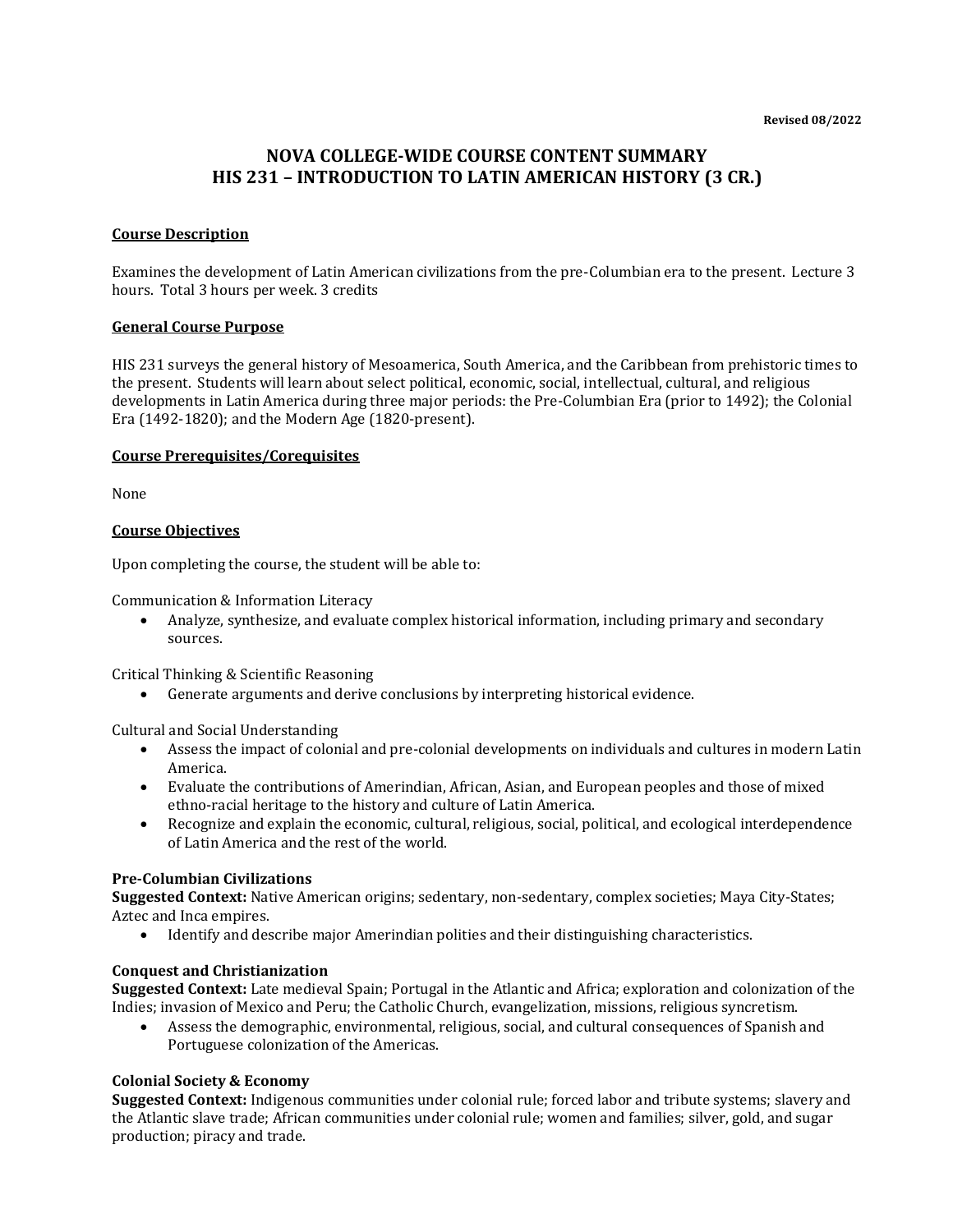- Explain the effects of slavery and other exploitative labor systems on the colonial and global economies.
- Explain how Amerindian and African peoples resisted and adapted to colonial rule.

# **Enlightenment & Reform in the 18th Century**

**Suggested Context:** Bourbon & Pombaline Reforms; Jesuits; racial hierarchies; conspiracies and rebellions.

• Identify and analyze major political and economic changes that took place in the Spanish and Portuguese empires in the 18th century and evaluate how these changes impacted different social groups in Latin America.

### **Revolution & Independence**

**Suggested Context:** Haiti's independence; post-Napoleonic wars of independence in Spanish America; Brazil's monarchy.

- Identify and explain the causes of the wars of independence in Spanish America and the relocation of the Portuguese monarchy to Brazil.
- Assess the impact of the wars of independence on distinct social groups in Latin America.

### **New Nations**

**Suggested Context:** Building modern global nations; liberalism; conservatism; caudillismo and cacicazgo; Mexican-American War.

• Identify the main characteristics of constitutional regimes in Latin America, and explain their outcomes.

### **Reform and Rebellion in the 19th Century**

**Suggested Context:** Reform, civil war, and French occupation of Mexico; liberal thought and modernization in Argentina; slavery, abolition, and republicanism in Brazil; regional wars.

• Identify the main liberal reforms in various Latin American countries and explain their outcomes.

### **Neocolonialism**

**Suggested Context:** Consumerism; immigration; the Porfiriato; British investment; U.S. interventions; the Panama Canal; the Spanish-American War; Cuban independence.

- Assess the impact of foreign investment in and immigration to Latin America as well as the contribution of Latin American exports to the Industrial Revolution and the global economy.
- Analyze the motives and consequences of U.S. interventions in Latin America.

# **Upheaval in the Age of World Wars**

**Suggested Context:** Mexican Revolution; Socialism; Indigenism Populism in Brazil, Argentina, Peru, Colombia, and Mexico; nationalizations and confiscations.

- Identify and explain the reasons why populist leaders and movements arose in several Latin American countries.
- Analyze the social and economic effects of their policies.

### **The Cold War**

**Suggested Context:** Cuban Revolution (1959); Brazil's military dictatorship; "Dirty War" in Argentina; Allende and Pinochet in Chile; Central American insurrections and counter-revolutions; Marxism; Liberation Theology; U.S. and Soviet interventions; violence in Colombia; drug and arms trafficking.

• Assess the impact of the Cold War on Latin America and its relationship with the United States.

### **Latin America Today**

**Suggested Context:** Neoliberalism; the New Left; Venezuela's Bolivarian Revolution and economic crisis; recent waves of immigration to the United States; Latin American communities in the USA; contemporary issues in Latin America.

• Identify and explain major issues and challenges in contemporary Latin America and relate them to developments in colonial and post-colonial history.

### **Major Topics to be Included**

**Pre-Columbian Civilizations:** Native American origins; sedentary, non-sedentary, complex societies; Maya City-States; Aztec and Inca empires.